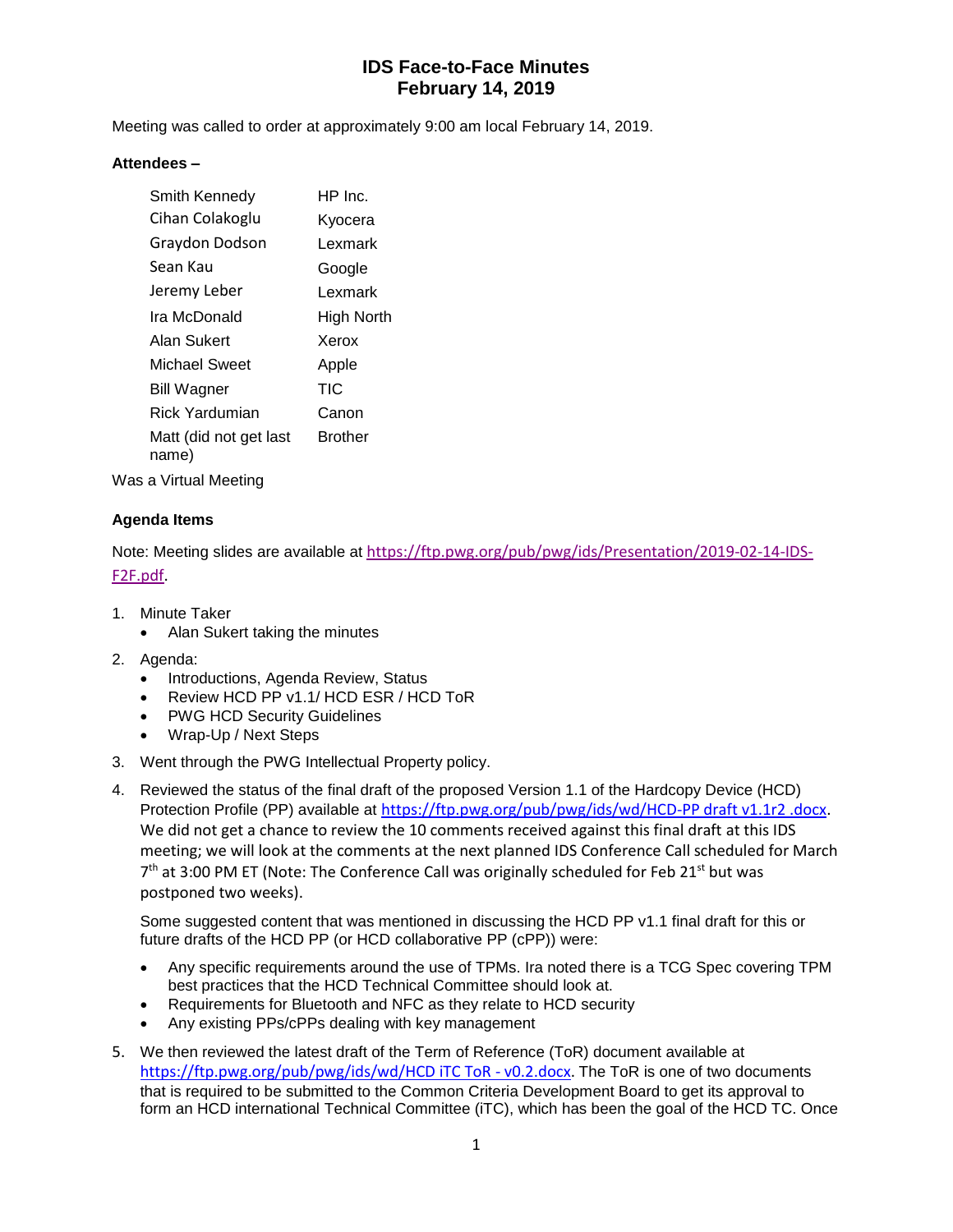# **IDS Face-to-Face Minutes February 14, 2019**

an HCD iTC is formed it can begin work on an HCD cPP. The following two comments were made against the draft ToR:

- The ToR should include some type of provision for removal of members of the HCD iTC for "nonperformance" such as not attending meetings.
- The term "Core SME' seemed a bit misleading; all SMEs regardless of category are 'SMEs' so why have a distinction of different categories of SMEs.
- We went through in its entirety the draft Essential Security Requirements (ESR) document available at [https://ftp.pwg.org/pub/pwg/ids/wd/ESR-HCD v0.6.docx](https://ftp.pwg.org/pub/pwg/ids/wd/ESR-HCD%20v0.6.docx)
- 6. We went through in its entirety the draft Essential Security Requirements (ESR) document available at [https://ftp.pwg.org/pub/pwg/ids/wd/ESR-HCD v0.6.docx.](https://ftp.pwg.org/pub/pwg/ids/wd/ESR-HCD%20v0.6.docx) The ESR is the second document that is required to be submitted to the Common Criteria Development Board to get its approval to form the HCD iTC. The following comments were made against the draft ESR:
	- The ESR talks about the presence malware as a threat; should really be talking about the threat of 'malicious data' instead.
	- 'Roots of Trust' should be one item that is addressed in the ESR. Ira suggested that we look at and point to the appropriate NIAP SPs in this area.
	- Ira suggested we include Informative References in HCD cPP v1.0.
- 7. Ira went through his initial draft of a PWG Hardcopy Device Security Guidelines he is preparing and which is available at [https://ftp.pwg.org/pub/pwg/ids/wd/wd-mcdonald-hcd-security-](https://ftp.pwg.org/pub/pwg/ids/wd/wd-mcdonald-hcd-security-20190213.pdf)[20190213.pdf.](https://ftp.pwg.org/pub/pwg/ids/wd/wd-mcdonald-hcd-security-20190213.pdf) The following comments were made against this first draft of the Hardcopy Device Security Guidelines:
	- Make sure the definitions of terms contained in this document are consistent with PWG terminology.
	- Should include a definition for 'operator'.
	- Intent is to include a chapter that discusses network security, local secure peripherals and system security/architecture.

### **Wrap Up**

- Next steps will be to:
	- Finalize HCD PP Version 1.1 and submit to NIAP/JISEC for approval as soon as possible.
	- Finalize HCD ESR and TOR with HCD WG (Korea and Japanese Schemes). HCD WG will submit to CCDB for its approval (hopefully no later than Mar 2019)
	- Continue work to have HCD iTC in place by April 2019
	- Work on a plan for what will go into HCD cPP v1.0 to present at the April HCD TC Face-to-Face in Rome Italy.
	- Set up HCD iTC meeting cadence and process for reviewing/approving proposed inclusions in HCD cPP by HCD iTC
- Hold a IDS Conference Call in February/March 2019 to discuss comments against the final draft of HCD PP v1.1 and discuss the liaison with the TCG.